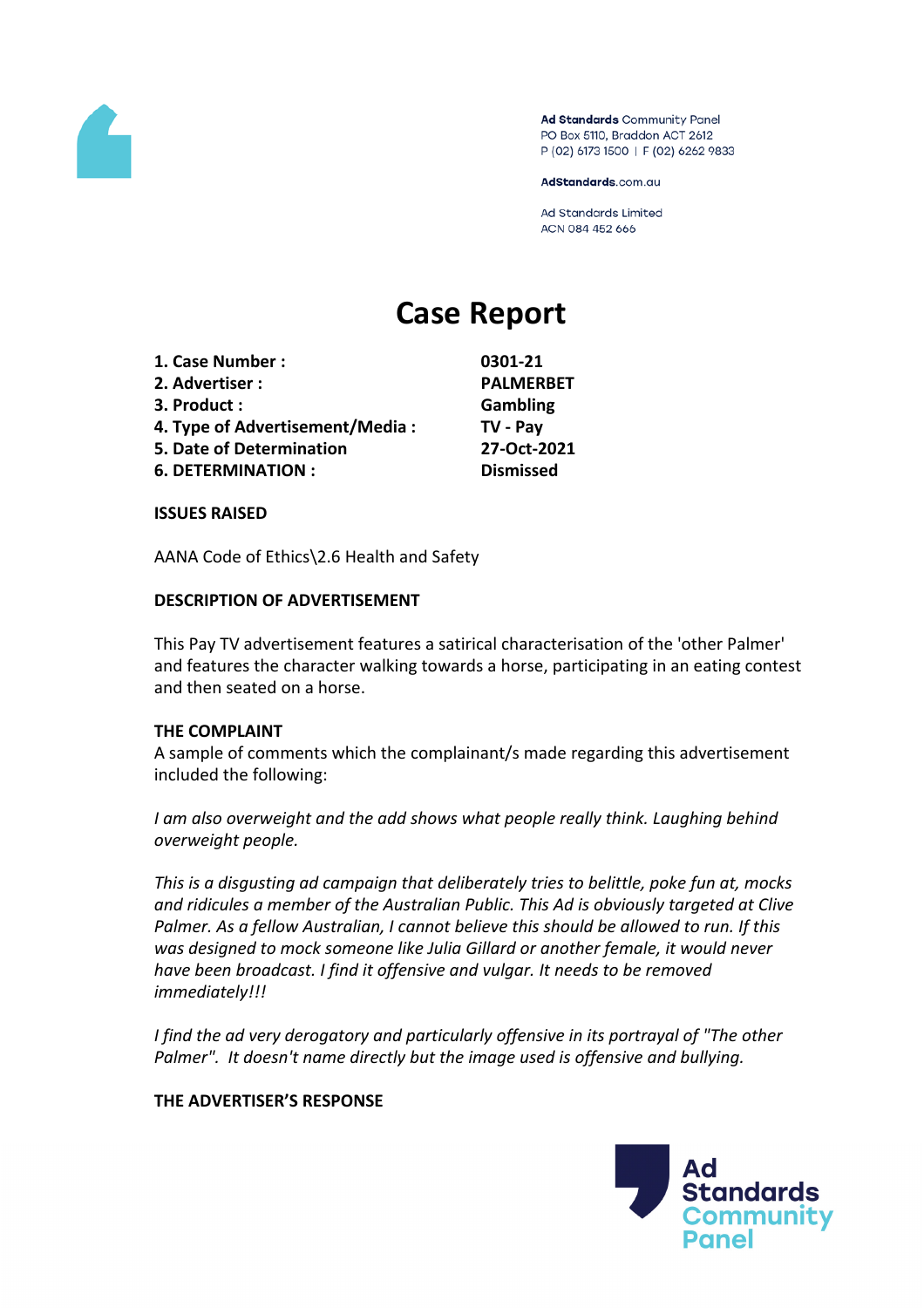

Comments which the advertiser made in response to the complainant/s regarding this advertisement include the following:

*We are pleased to address the two consumer complaints received by Ad Standards in relation to a recent Palmberbet advertisement (the Advertisement) that has the following particulars:*

*• Description of the Advertisement: The Advertisement seeks to communicate the ease of use and speed of the recently released Palmerbet mobile app. It seeks to do this playfully by depicting a central character competing in a chicken parmigiana (parmi) eating competition against a caricature of Clive Palmer, who is eating his parmi quickly and sloppily. The central character finishes his parmi first and signs up for Palmerbet's new mobile application in the time it takes the Clive Palmer caricature to finish his parmi. The central character is lauded by the crowd whilst the Clive Palmer caricature, now dressed in a jockey's outfit, sits on a horse.*

*1. Placement and duration of the Advertisement*

*The Advertisement was shown primarily on Foxtel nationally. The campaign, which includes the Advertisement, only runs between Wednesday and Saturday for the period commencing 1st October 2021 until 6th November 2021. We wish to confirm that this Advertisement was not broadcast on free-to-air television but was also run on social media.* 

*2. Response to Complaint*

*The complaints have been expressed to relate to section 2.6 of the AANA's Code of Ethics (Ethics Code).*

*Section 2.6 of the Ethics Code provides that "Advertising shall not depict material contrary to Prevailing Community Standards on health and safety."*

*Palmerbet does not consider that the Advertisement breaches this or any other section of the Ethics Code or the associated AANA Wagering Advertising and Marketing Code.*

*We thank you for the opportunity to provide a response and advise as follows.*

*The Advertisement attempts to do two things. Firstly, to advertise the Palmerbet mobile application and recent enhancements to improve its speed and ease of use. Secondly, to differentiate the Palmerbet brand (which is operated by Grant, Matthew and Adrian Palmer and the Palmer family) from "the other Palmer", being Clive Palmer, who has no interest or involvement in the Palmerbet brand. The Advertisement uses humour to achieve both these objectives.*

*The complainants are correct in stating that the Advertisement uses a Clive Palmer caricature. Just like any caricature, certain features of an individual are used to gain a likeness that the audience will recognise. In this case, those features involved a larger body size, the "ill-fitting" suit and grey hair. These features were depicted alongside*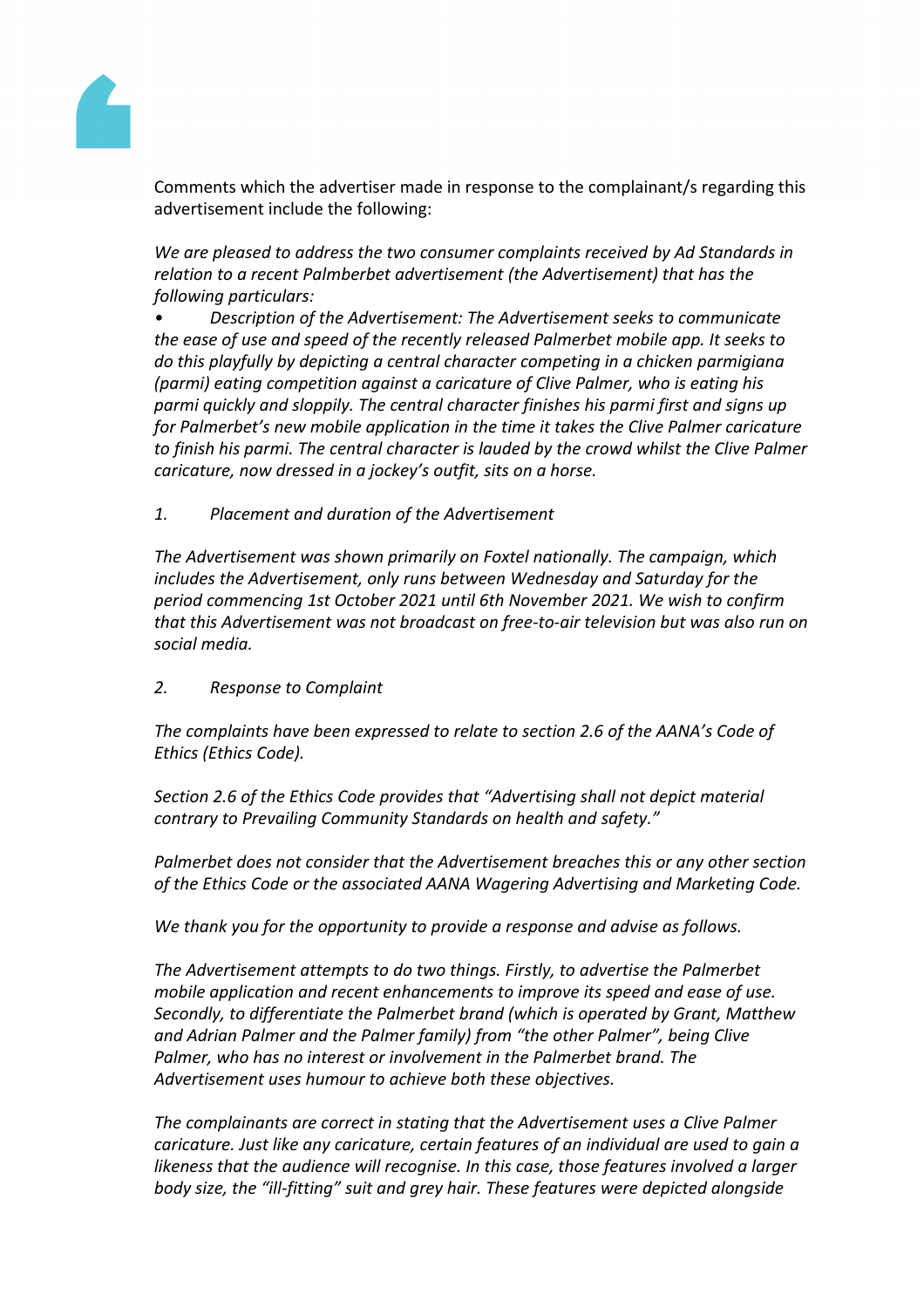

*the voice over of the "other Palmer." The fact that the complainant made the connection between the caricature and Clive Palmer indicates that the Advertisement successfully attained a recognisable likeness.*

*The first complainant says that the Advertisement "fat-shames." This is untrue and is denied. The larger body of the actor portraying the Clive Palmer caricature was used to gain a recognisable likeness. We cannot see how an argument around fat-shaming could be maintained in this context, including in the absence of any depicted mocking or derision of the Clive Palmer caricature, or the horse which the Clive Palmer caricature was riding on appearing to be in distress or discomfort. This is in line with previous determinations by the Community Panel which state that "advertising which depicts people interacting with each other in a friendly and joking way will not be seen as bullying where there is no negative reaction from any of the people." Please see the following link to previous determinations which support this proposition: https://adstandards.com.au/issues/health-and-safety-determinationsummary#bullying*

*The second complainant states that the Advertisement "tries to belittle, poke fun at, mocks and ridicules a member of the Australian Public" being Clive Palmer. This has been identified in the complaint as potentially promoting the unhealthy practice of bullying in contravention of section 2.6 of the Ethics Code.*

*The term bullying is often understood to mean the repeated and intentional mistreatment of someone to cause them distress or psychological harm. The Advertisement does not involve or promote the unsafe practice of bullying either of Clive Palmer or people with larger bodies more broadly. The use of the Clive Palmer caricature eating quickly, in the context of the parmi-eating competition, was designed to evoke humour and to showcase how quickly a prospective customer could sign up for Palmerbet's mobile application. In no way does the Advertisement suggest that larger people, or that Clive Palmer, should be the subject of ridicule, be unable to participate in society, or otherwise should be bullied. To quote the previous determination referred to above, there is no "negative reaction from any of the people" in the Advertisement.*

*In considering the application of Prevailing Community Standards in this situation, Palmerbet is very mindful of the broader and very common use of caricatures, including of political identities such as Mr Palmer, as a means to communicate a readily identifiable likeness. For example, the Australian Prime Minister, Scott Morrison, is routinely depicted as a fulsome character in print and online media by various mastheads (see an example below by cartoonist, Mark Knight, in the Herald Sun on 29 January 2020). The public are accepting and inviting of such use of caricature as a means to communicate a humorous (as in the present case) or sometimes more serious point.*

*We note in a Channel 9 news segment (see https://www.dailytelegraph.com.au/news/national/palmer-is-cartoonistgodsend/video/153a6bad776b10e015f5ded91025ca60), that Mr Palmer is himself*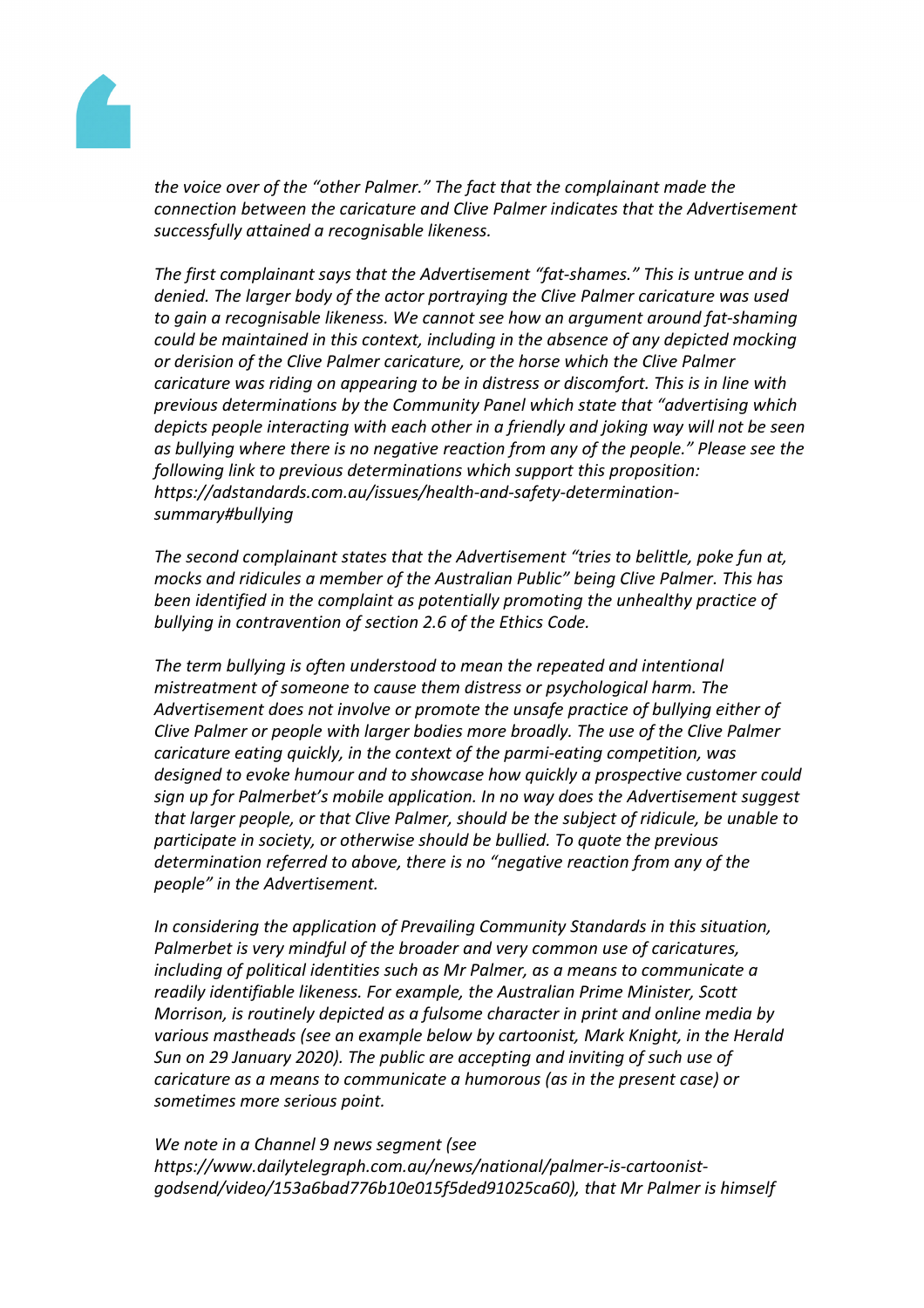

*described as Mark Knight's "biggest fan" and that he has himself purchased cartoons prepared by Mr Knight depicting him in a "burly" fashion. In circumstances where Mr Palmer is inviting of this form of depiction it is difficult to see how either complaint could be upheld.*

*3. Compliance with Ethics Code*

*Further to these submissions, and for completeness, Palmerbet notes as follows:*

*• Section 2.1 – the Advertisement does not discriminate or vilify any individual or group of individuals in relation to race, ethnicity, nationality, gender, age, sexual orientation, or religion. In addition, the Advertisement contains no harmful gender stereotypes, and it does not compare any individual or group to animals or objects. Whilst the Advertisement contains a caricature of former politician Mr Clive Palmer, it does not discriminate or vilify any individual or group of individuals who happens to subscribe to Mr Palmer's politics or political affiliations. In fact, no mention is made of them whatsoever.*

*Eating style is not listed as a 'defined attribute' for the purpose of the Ethics Code. The Advertisement suggests that in the context of a food-eating competition, a competitor may eat in a sloppy fashion to gain an advantage. The reference to 'inhale a parmi' in the voiceover as well as the 'parmi eating contest' banner in the backdrop makes it clear that this is an eating competition where the object is to eat a parmi in the quickest possible time. We note that the second complainant referred to a "burger" and not a parmi. The distinction over food is largely irrelevant. However, the fact that it was an eating contest is exceedingly relevant.*

*In relation to disability, it is arguable that being overweight fits into the definition of disability in the Ethics Code but even if that is the case, the Advertisement does not discriminate or vilify on that ground.*

*Discrimination – The Advertisement does not portray, depict, or suggest that overweight individuals should receive unfair or less favourable treatment (i.e., the AANA's definition of 'discrimination'). Both the central character and the Clive Palmer caricature were valid participants in the parmi-eating competition.*

*Vilification – The AANA Wagering Code defines 'vilification' as 'humiliates, intimidates, incites hatred, contempt or ridicule.' The Advertisement uses humour to suggest that an overweight individual may eat quickly and/or sloppily to win an eating competition. It does not suggest that all overweight individuals routinely eat sloppily or quickly, nor does it suggest that Clive Palmer routinely eats quickly or sloppily. We do not believe that the humour used in the context of the Advertisement's subject matter rises to the level of vilification.*

*• Section 2.2 – the Advertisement does not employ sex appeal of any kind. No character in the Advertisement is portrayed or depicted as sexual objects or commodities.*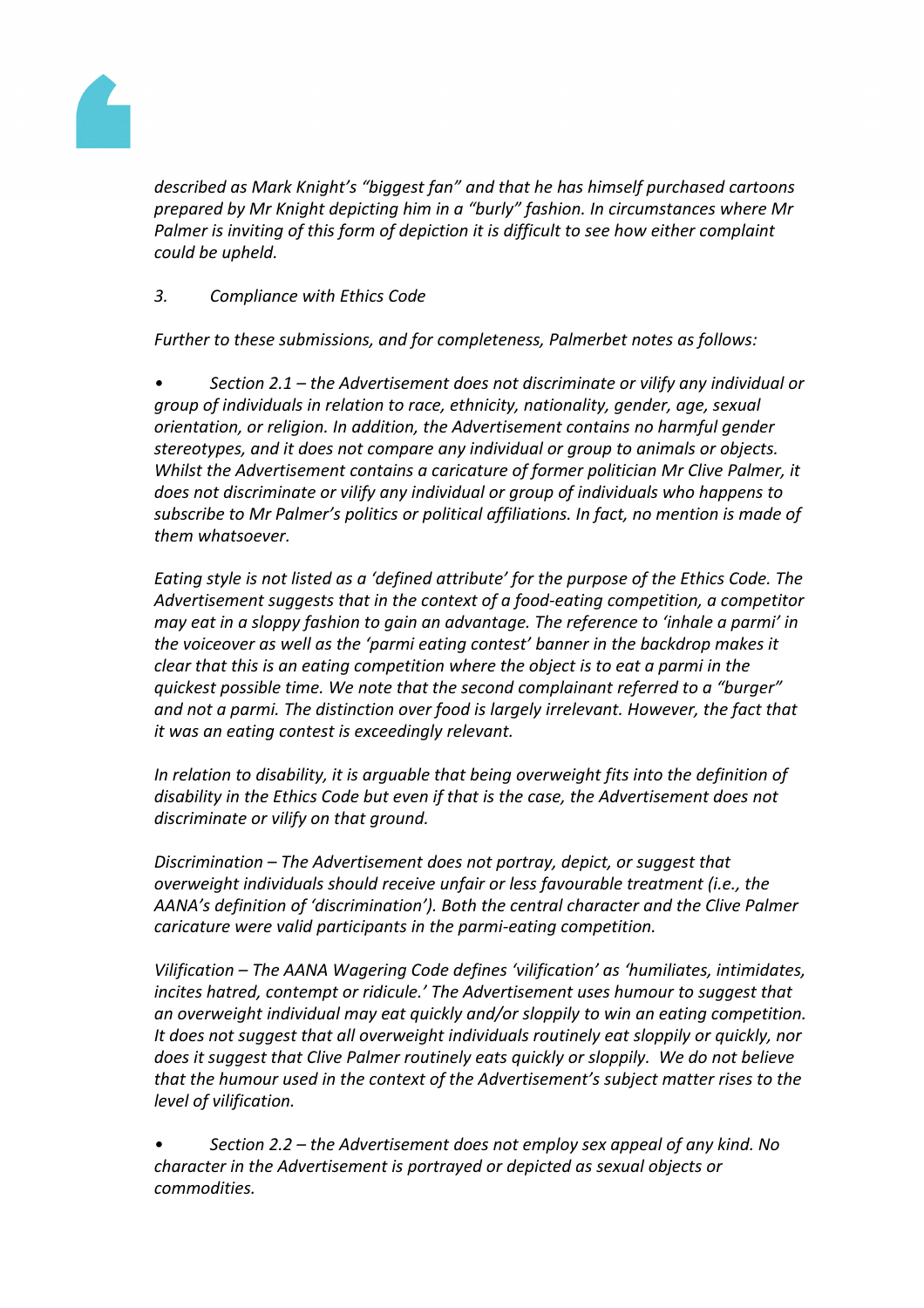

*• Section 2.3 – the Advertisement does not depict or portray violent content.*

*• Section 2.4 – the Advertisement does not depict or portray sex, sexuality, or nudity.*

*• Section 2.5 – the Advertisement uses language that was appropriate in the circumstances. It does not use inappropriate, strong, or obscene language.*

*• Section 2.6 – see our comments above.*

*• Section 2.7 – the Advertisement is clearly distinguishable as an advertisement. It was shown only during commercial breaks and only at times permissible by legislation. It also displays the responsible gambling disclaimer and outro card which audiences recognise and associate with gambling advertising.*

*4. Compliance with AANA Wagering Advertising and Marketing Code (Wagering Code)*

*The Advertisement fully complies with the Wagering Code. The following is our submission in relation to each rule in section 2 of the Wagering Code.*

*• Section 2.1 – the Advertisement does not use themes, visual or language that is primarily directed to minors. The Advertisement is primarily directed to adults.*

*• Section 2.2 – the Advertisement does not use any actors who are minors.*

*• Section 2.3 – the Advertisement does not depict a person aged 18-24 engaging in wagering activities. Only one character in the Advertisement places a bet (impliedly). The actor portraying this character is over 24 years of age.*

*• Section 2.4 – whilst the Advertisement's setting is a pub, there are no beverages of any kind shown in the Advertisement.*

*• Section 2.5 – there is one bet impliedly placed in the Advertisement via the Palmerbet mobile application. The bet impliedly placed is separate and distinct from the parmi-eating competition depicted in the Advertisement. The central character is lauded due to his victory in the parmi-eating competition. He is not lauded for placing a bet. Nor is there any suggestion, implied or otherwise, that winning in gambling is guaranteed.*

*• Section 2.6 – the Advertisement does not depict wagering as a means of relieving a person's financial or personal difficulties.*

*• Section 2.7 – the Advertisement does not link sexual success or enhanced attractiveness with wagering. Sexual success or enhanced attractiveness are not referred to at all.*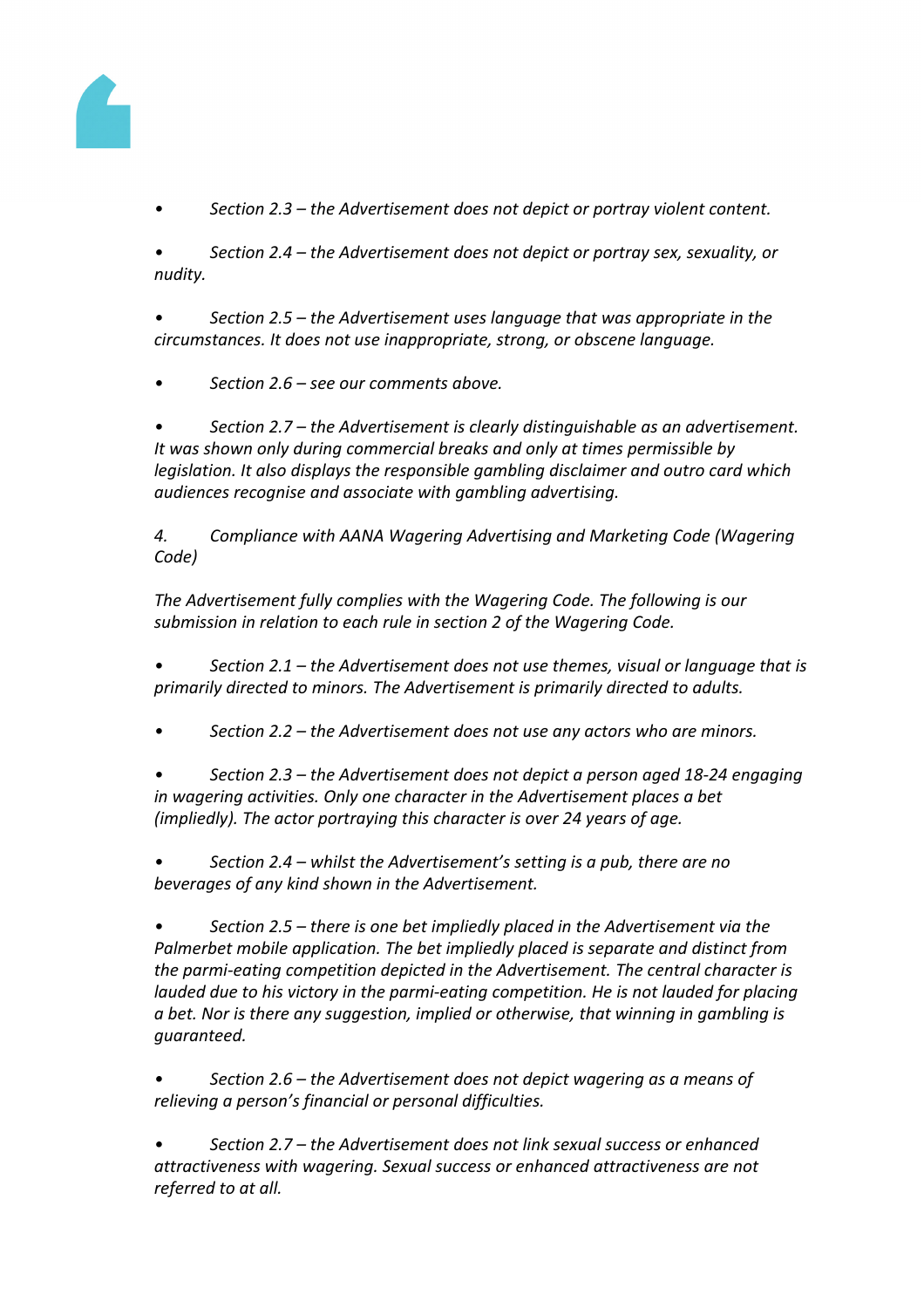

*• Section 2.8 – Whilst the Advertisement promotes the ease and speed of Palmerbet's mobile application, it does portray, condone, or encourage excessive participation. It is merely showcasing the features of its mobile application.*

*• Section 2.9 – the Advertisement involves the central character being supported by others during the parmi-eating competition. The wagering is secondary and distinct to this contest. None of the people in the Advertisement place pressure on or even suggest to the central character to engage in wagering. The Advertisement does not disparage abstention from wagering.*

*5. Compliance with AANA Code for Advertising and Marketing Communication to Children (Children's Code) and the AANA Food and Beverages Marketing and Communications Code (Food and Beverages Code).*

*Neither the AANA's Children's Code or the Food and Beverages Code apply to the Advertisement.*

## *6. Final comments and next steps*

*Given the circumstances set out above, we respectfully consider that the Community Panel should determine that the Advertisement does not breach Prevailing Community Standards or the requirements of the Ethics or other applicable codes.*

## **THE DETERMINATION**

The Ad Standards Community Panel (Panel) considered whether the advertisement breaches Section 2 of the AANA Code of Ethics (the Code).

The Panel noted the complainants' concern that the advertisement:

- Depicts overweight people as open to ridicule
- Deliberately belittles, mocks and ridicules a member of the Australian Public
- Is bullying.

The Panel viewed the advertisement and the noted the advertiser's response.

#### **Discrimination against overweight people**

The Panel noted that Section 2.1 of the Code (discrimination or vilification) does not cover the category of physical characteristics. As such, discrimination against a person with a particular physical characteristic is not an issue which can be considered under the Code.

## **Vilification of a public figure**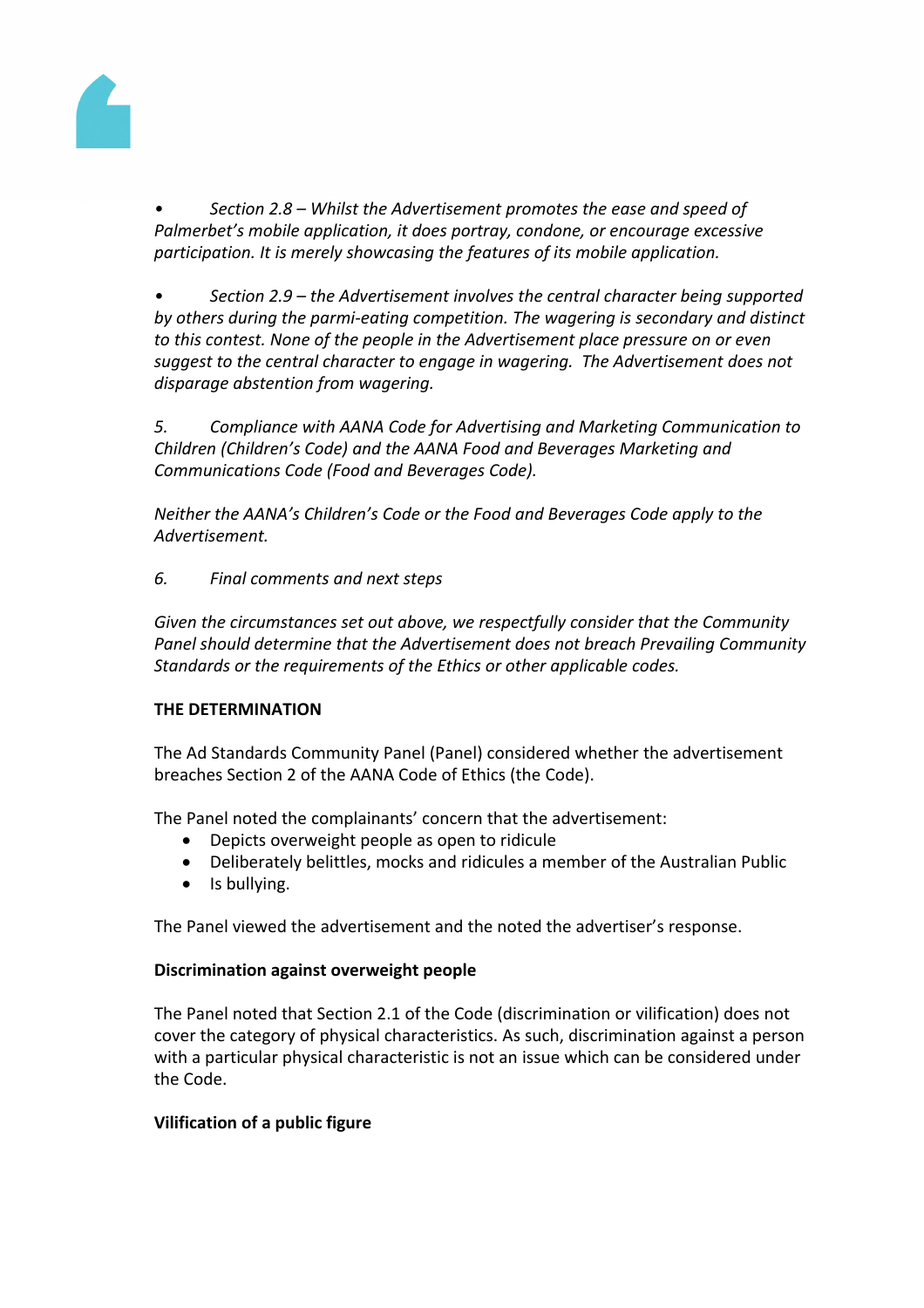

The Panel noted that Section 2.1 of the Code (discrimination or vilification) does not cover the treatment of individual people. As such, vilification of a public figure is not an issue which can be considered under the Code.

### **Section 2.6: Advertising shall not depict material contrary to Prevailing Community Standards on health and safety.**

The Panel noted the Practice Note in relation to bullying for this section of the Code states:

*"The age of the people depicted in an advertisement, their relationship to each other and the nature of the communication are relevant in determining whether an advertisement constitutes bullying and is contrary to Prevailing Community Standards. More care must be taken when the people depicted in an advertisement are Minors or if there is an unequal relationship between the people in the advertisement, e.g. student and teacher, manager and worker."*

The Panel noted the advertisement features a satirical characterisation of the wellknown public figure Clive Palmer. The Panel noted that although no direct reference is made to the character's weight, he is shown eating quickly and messily as part of an eating competition, and the voice-over refers to 'the time it takes the other Palmer to inhale a parmi".

The Panel noted that the stigmatisation of being overweight or obese is harmful and a significant issue in the community.

The Panel noted that the advertisement is not targeting all overweight people, rather the depiction and comments in the advertisement are specifically in reference to Clive Palmer.

The Panel noted that Clive Palmer is a public figure and is someone in a position of power, not someone who is being treated unfairly by a person or people who are in a position of power over him. The Panel considered that the satirical characterisation of Clive Palmer was not a portrayal of bullying which would be contrary to community standards.

#### **Section 2.6 conclusion**

The Panel considered that the advertisement did not contain material which would be contrary to Prevailing Community Standards on health and safety and determined that it did not breach Section 2.6 of the Code.

#### **Conclusion**

Finding that the advertisement did not breach the Code on other grounds, the Panel dismissed the complaints.